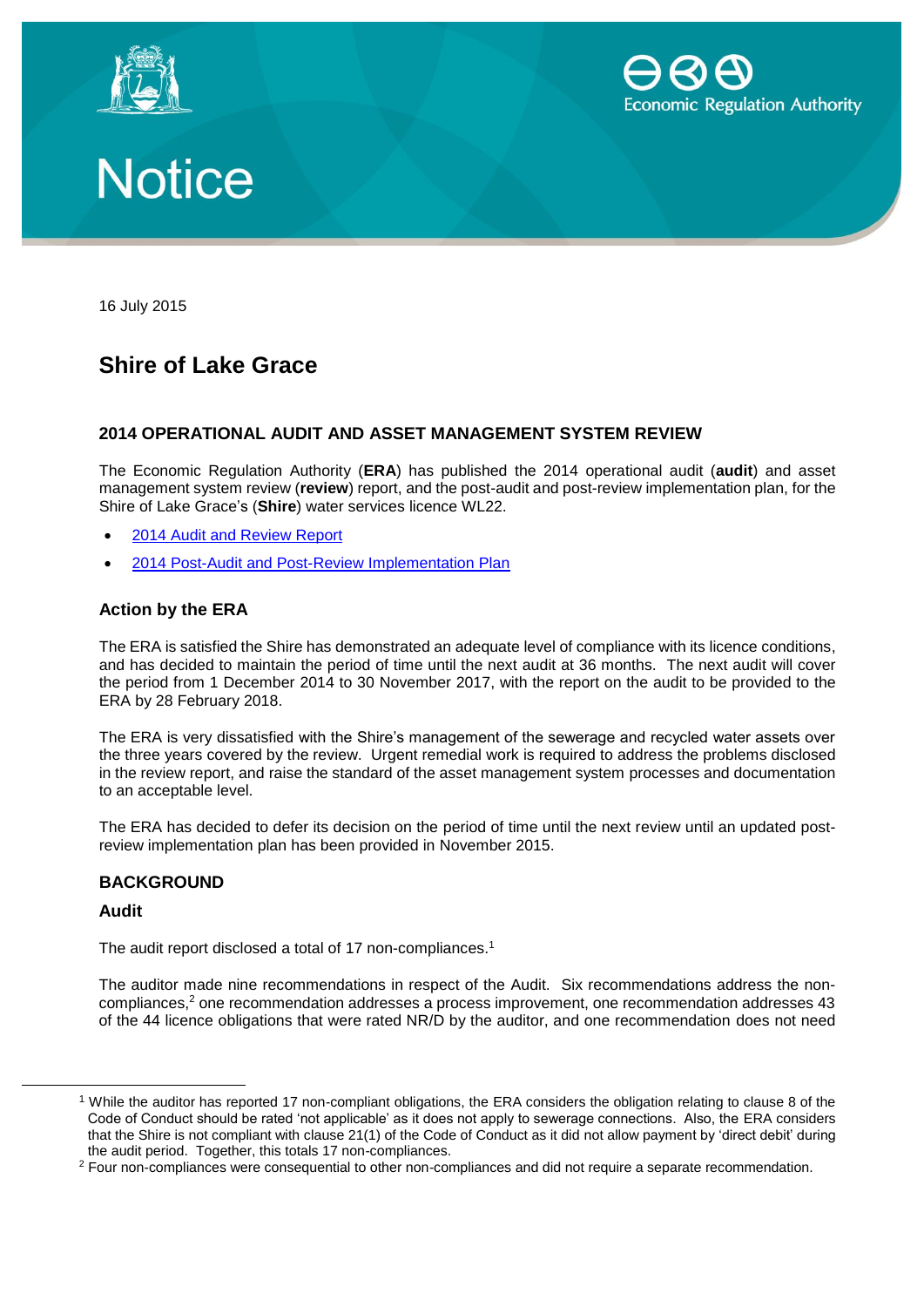





to be addressed by the Shire.<sup>3</sup>

A significant number of the non-compliant obligations, or obligations with ineffective controls, in this audit involve overlaps between other legislation applicable to local government water licensees and the *Water Services Act 2012* (including its subsidiary legislation); that appear to impose unnecessary regulatory burden on the licensees.

The ERA notes the Department of Water is currently conducting a review of local government water service licensing, the purpose of which is to identify ways the regulation of small local government water licensees could be simplified. With regard to the *Water Services Code of Conduct (Customer Service Standards) 2013*; if the ERA identifies any remaining instances of regulatory duplication after the Department's review is concluded, they will be put forward for consideration when the Code is next reviewed.

The post-audit implementation plan provided by the Shire shows that the actions to address the recommendations are due for completion by 31 August 2015.

#### **Review**

 $\overline{a}$ 

Of the 12 asset management components assessed by the Review, two components were rated B2 (requires some improvement), five components were rated B3 (corrective action required), four components were rated C3 (requires significant improvement) and one component was rated D3 (inadequate). The ERA does not agree with the rating of B2 for the Environmental Analysis component: the Shire has had to discontinue its use of recycled water because the scheme does not comply with the Department of Health's (**DoH**) guidelines for the use of recycled water.

The auditor has made 11 recommendations in the review, with 10 recommendations addressing process deficiencies, while the remaining recommendation addresses a process improvement.

The review has disclosed a number of problems with the sewerage and recycled water systems that are of concern to the ERA, particularly: the recycled water system's non-compliance with the DoH guidelines, the failure to have up-to-date asset management system documentation, and the poor condition of some sewerage and recycled water assets. The auditor was unable to locate any records to indicate the Shire had performed asset condition assessments, or undertaken work to improve the condition of the assets since the previous review in 2011.

The ERA expects the Shire to address the issues identified in this review as a matter of priority. The underlying cause of the problems appears to be a lack of oversight of, and responsibility for, the asset management system within the Shire, which was exacerbated by the Shire not having an Environmental Health Officer (**EHO**) during the latter half of the review period.

The auditor has reported that the Shire appointed a new EHO in September 2014. There are signs that the appointment of the new EHO might provide the leadership and focus needed to address the problems identified in the review. It is encouraging to note that the post-review implementation plan prepared by the Shire indicates they are prepared to invest the financial and human resources needed to promptly address the problems: the process and documentation issues are scheduled to be completed by August 2015, while

 $3$  The ERA considers the obligation relating to clause 8 of the Code of Conduct should have been rated 'not applicable' as the clause does not apply to sewerage connections.